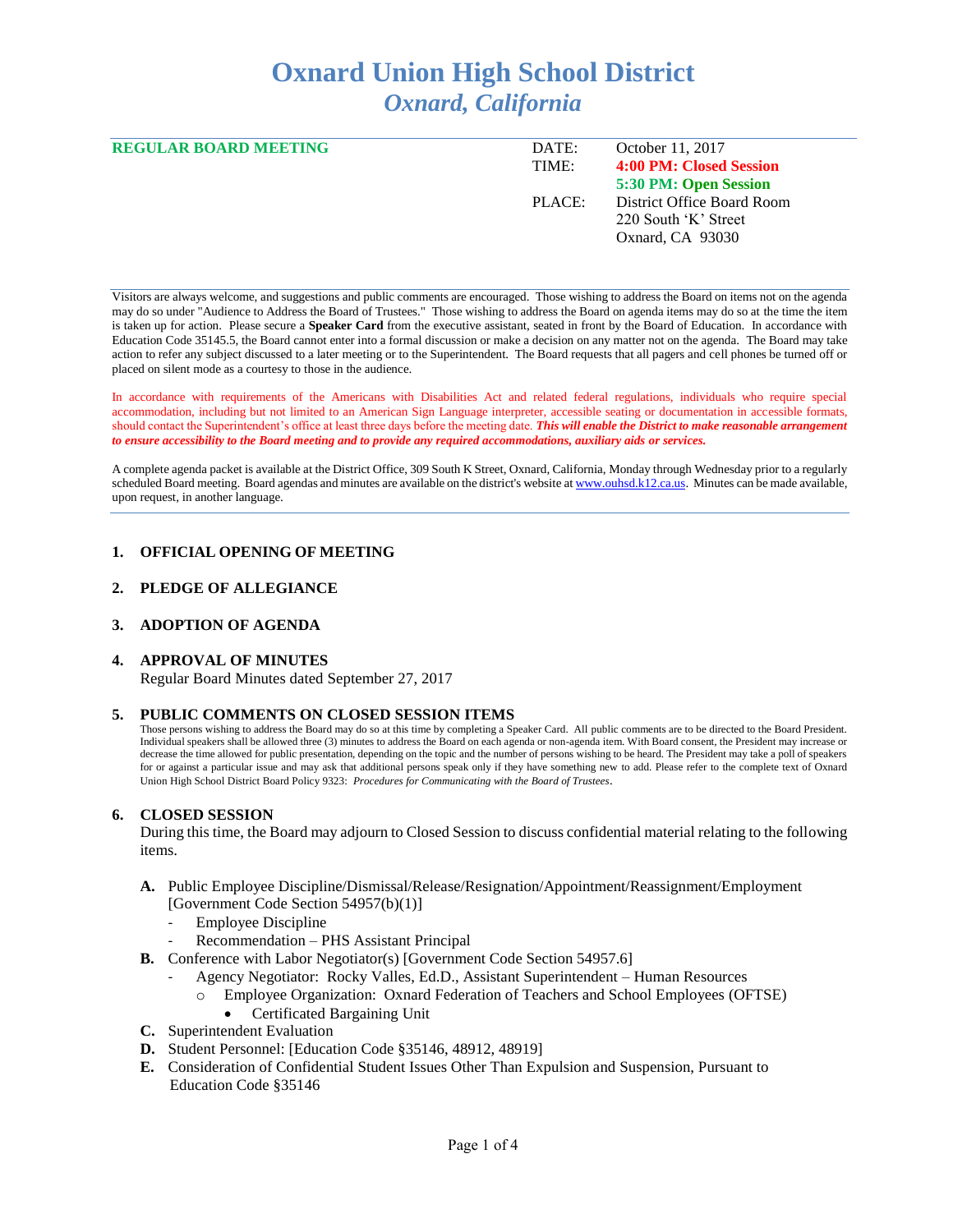Board Meeting Agenda October 11, 2017

- **F.** Conference with Real Property Negotiator (Govt. Code § 54956.8) PROPERTY: 50-acres of 107.25 acres located at or near 1825 Camino del Sol, Oxnard, CA (southeast corner of N. Rose Ave. and Cesar Chavez Dr.) Ventura County Assessor Parcel No. 214-0-020-595 AGENCY NEGOTIATOR: Sid Albaugh, Assistant Superintendent Business Services and Dr. Joel Kirschenstein, Consultant Sage Realty Group Inc. NEGOTIATING PARTIES: Brian Edward Maulhardt, as Trustee of the Brian Edward Maulhardt Children's Support Trust UNDER NEGOTIATION: Price and terms of payment
- **G.** CONFERENCE WITH LEGAL COUNSEL-ANTICIPATED LITIGATION Significant exposure to litigation pursuant to paragraph (2) of subdivision (d) of Section 54956.9: One case
- H. Conference with Real Property Negotiator (Govt. Code § 54956.8) PROPERTY: Multiple District-owned parcels, including: (1) Bell Ranch Property, Assessor Parcel No. ("APN") 156-0-180-385, Camarillo, California; (2) South of Oxnard High School, APN 183-0- 030-180; (3) District Office Campus, 220, 309, and 315 South K Street, Oxnard, CA, APNs 202-0- 010-630 & -740; (4) Hueneme Road Adult School, 527 W Hueneme Road, Oxnard, CA, APN 222-0- 082-625; (5) 280 and 300 Skyway Drive, Camarillo, CA, APN 230-0-130-105; and (6) 15 Stearman Street, Camarillo, CA, APN 230-0-130-115 AGENCY NEGOTIATOR: Sid Albaugh, Assistant Superintendent Business Services NEGOTIATING PARTIES: To be determined UNDER NEGOTIATION: Price and terms of payment.

# **7. RECONVENE IN PUBLIC: REPORT ON CLOSED SESSION ACTION**

## **8. RECOGNITION:**

- ➢ A2A Attendance Recognition Adolfo Camarillo High School and Rio Mesa High School
- $\triangleright$  Student Recognition
	- Adolfo Camarillo High School Dr. Kimberly Stephenson
	- Migrant Summer School CSUCI Guadalupe Reyes-Castillo

## **9. PUBLIC COMMENTS TO ADDRESS THE BOARD OF TRUSTEES**

Those persons wishing to address the Board may do so at this time by completing a Speaker Card. All public comments are to be directed to the Board President. Individual speakers shall be allowed three (3) minutes to address the Board on each agenda or non-agenda item. With Board consent, the President may increase or decrease the time allowed for public presentation, depending on the topic and the number of persons wishing to be heard. The President may take a poll of speakers for or against a particular issue and may ask that additional persons speak only if they have something new to add. Please refer to the complete text of Oxnard Union High School District Board Policy 9323: *Procedures for Communicating with the Board of Trustees.*

## **10. SUPERINTENDENT'S REPORT**

## **11. STAFF REPORTS**

- A. CAASPP California Assessment of Student Performance & Progress Dr. Tom McCoy
- B. Learning Support Services Reina Bejerano
- C. Summer School Maricruz Hernandez

# **12. STUDENT REPRESENTATIVE REPORT TO THE BOARD – ANGELINE CESAR**

# **13. CONSENT CALENDAR**

#### **Business Services**

- **A.** Consideration of Approval of Donations, September 14 29, 2017
- **B.** Consideration of Approval of Purchase Orders, September 18 28, 2017
- **C.** Consideration of Approval to Award Bid #558 Swimming Pool and Heater Maintenance Services to Sea Clear Pools
- **D.** Consideration of Approval of Deductive (Credit) Change Order No. 03 for Track Modifications at HHS to Beynon Sports Surfaces, Inc.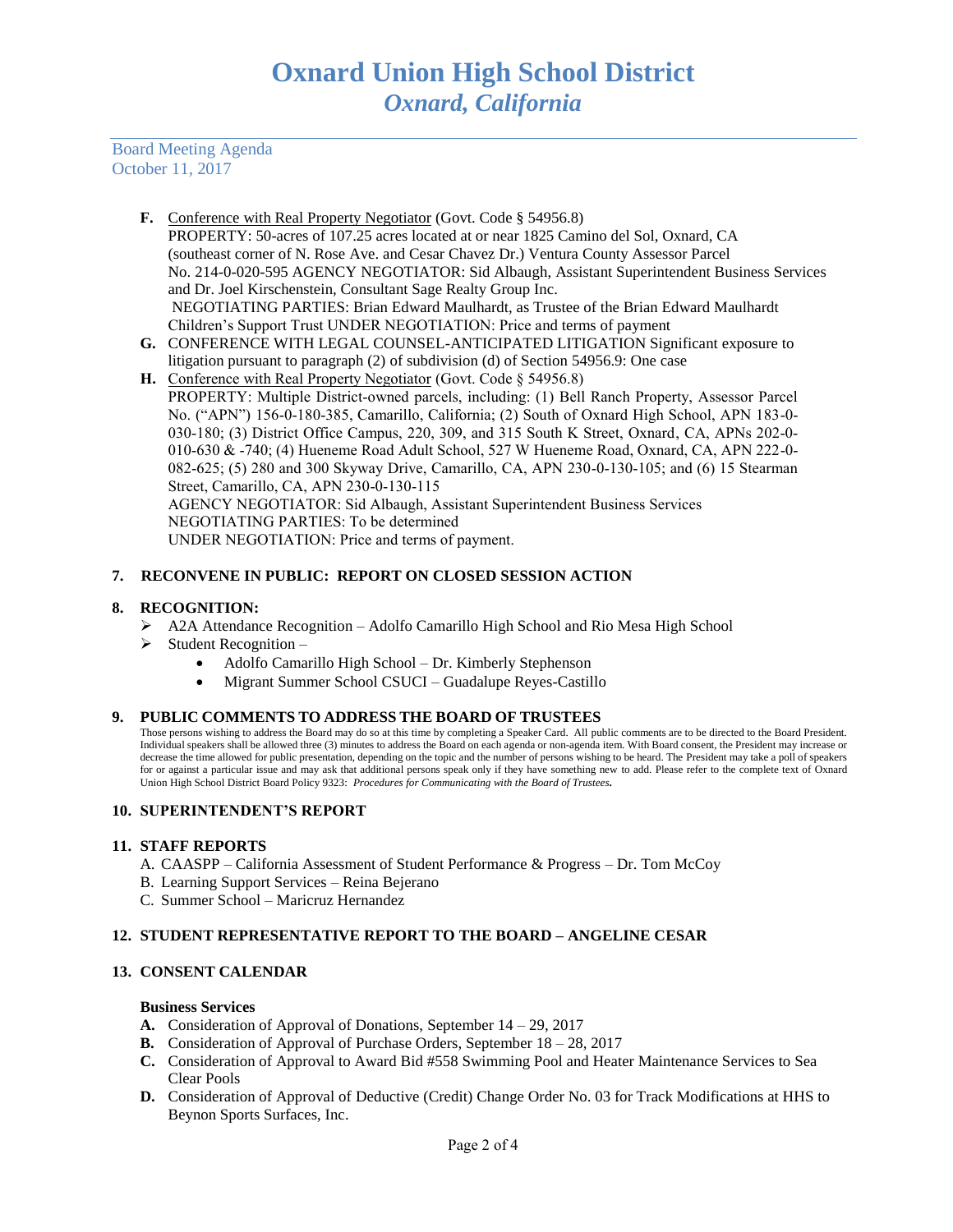### Board Meeting Agenda October 11, 2017

### Educational Services

- **E.** Consideration of Approval of Non -Public Schools (NPS) Placements According to the Students' IEP Teams and the Director of Special Education
- **F.** Consideration of Approval of Renewal Agreement between Oxnard Union High School District and Boys & Girls Club Camarillo- Workability Program
- **G.** Consideration of Approval of Renewal Agreement between Oxnard Union High School District and Plaza Cinemas 14 - WorkAbility Program
- **H.** Consideration of Approval of Renewal Agreement between Oxnard Union High School District and WSS (Warehouse Shoe Sale), Riverpark - WorkAbility Program
- **I.** Consideration of Approval of Renewal Agreement between Oxnard Union High School District and WSS (Warehouse Shoe Sale), Saviers Road- WorkAbility Program
- **J.** Consideration of Approval of Renewal Agreement between Oxnard Union High School District and Smart and Final, Oxnard Blvd. - WorkAbility Program
- **K.** Consideration of Approval of Renewal Agreement between Oxnard Union High School District and Smart and Final, Channel Islands - WorkAbility Program
- **L.** Consideration of Renewal of Agreement between Oxnard Union High School District and Pinkard Innovative Enterprises
- **M.** Consideration of Approval of Quarterly Report on Williams Uniform Complaints for 1st Quarter, July 1, 2017 – September 30, 2017
- **N.** Consideration of Approval of 2017 Oxnard Adult Education Summer Graduates
- **O.** Consideration of Approval of Out of State Field Trip: ACHS Boys Basketball Team, Las Vegas, NV, December 20-23, 2017, Tarkanian Classic Basketball Tournament
- **P.** Consideration of Approval of Out of State Field Trip: ACHS Girls Basketball Team, Las Vegas, NV, December 26, 2017- Jan 1, 2018 World Youth Basketball Tournament
- **Q.** Consideration of Approval of Out of State Field Trip: ACHS Boys Wrestling Team, Las Vegas, NV, December 26-29, 2017 Las Vegas Holiday Classic Tournament
- **R.** Consideration of Approval of Out of State Field Trip: Oxnard High School Marching Band to Atlanta, GA, January 25-28, 2018 Honda Battle of the Bands
- **S.** Consideration of Approval of Stipulated Student Expulsions by Agreement of the School Principal, the Student, and the Student's Parent/Guardian, as per Board Policy 5144, Section 22

## **Human Resources**

**T.** Consideration of Approval of Certificated and Classified Personnel

## **14. ACTION ITEMS**

## **Business Services**

- **A.** Consideration of Approval for Preliminary Site Plan for New Oxnard Area High School No. 8
- **B.** Consideration of Adoption of New Board Policy 5141.5 *Automatic External Defibrillators (AED)* [First Reading]
- **C.** Consideration of Adoption of New Board Policy 3470, *Debt Management* [First Reading]
- **D.** Consideration of Approval to Reject Bid #556 Track and Field Event Modifications from C.S. Legacy Construction, Inc.

## **Educational Services**

- **E.** Consideration of Adoption of Resolution #17-27 Proclaiming September 15-October 15, 2017 as National Hispanic Heritage Month
- **F.** Consideration of Approval of the New/Revised Textbook Adoptions: Biology OER Flexbook
- **G.** Consideration of Approval of New Board Policy *5127 Graduation Ceremony and Activities* [First Reading]

## **Human Resources**

**H.** Consideration of Approval of Revisions to Job Description: *Dean* [First Reading]